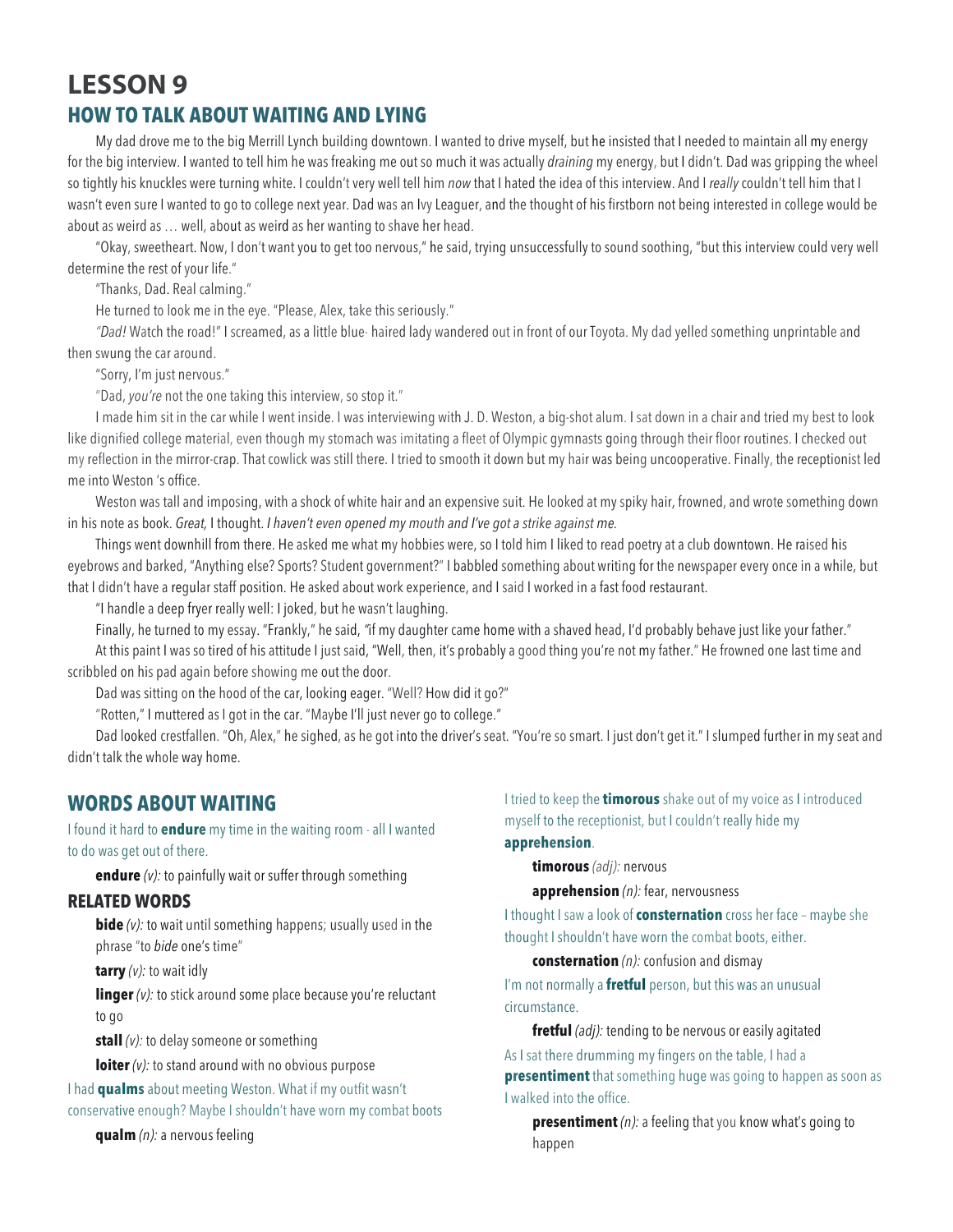If you have a presentiment that something specifically bad is going to happen, you're experiencing **trepidation** or **foreboding**.

**trepidation** *(n):* fear of something about to come

**foreboding** *(n):* a sense that something bad is about to happen Man, I really wanted that receptionist to **expedite** this whole process for me, but she seemed to have no intention of doing anything but filing her nails.

#### **expedite** *(v):* to speed something up

I tried to **quell** the awful butterflies in my stomach by reciting Beatles lyrics to myself in Spanish.

**quell** *(v):* to soothe

Here are some synonyms for *quell:*

**assuage** *(v):* to provide relief

**palliate** (v): to provide relief

**ameliorate** (v): to improve something

**mitigate** *(v):* to make something less harsh or violent These four words have to do with making something easier or more manageable; *quell* has the added emphasis of actually bringing the harshness to an end. For example: "He managed to *quell* the angry mob, and sent all the protestors back home."

I tightly clutched my personal **talisman** – a purple rabbit's foot my mom gave me when I was seven – which I kept in my coat pocket for good luck.

**talisman** *(n):* an object believed to have magical powers Whenever I gripped it. I was filled with a deep sense of **tranquility**.

**tranquility** *(n):* peace, calm

# **WORDS ABOUT INTERVIEWS**

Weston was very **curt** throughout the interview, which made him seem very short-tempered.

**curt** *(ad)):* rude, abrupt

Janet is a fantastic interviewee. I wish I had her sense of **aplomb**, but I always get really sweaty palms and have a tendency to crack awful, nervous jokes.

**aplomb** *(n ):* grace and style in the face of a challenge I did manage to maintain my **equanimity** throughout, even when the guy asked me some really personal questions that I thought were pretty rude.

**equanimity** *(n):* evenness of temper, composure The questions were so surprising and coming so fast, I felt totally **ambushed**.

**ambush** (v): to attack by surprise

When l tried to weasel my way out of an uncomfortable question, he would **probe** that subject even more.

**probe** *(v):* to search thoroughly

#### **RELATED WORDS**

He **scrutinized** me coldly, as if I were an inanimate object being

**appraised** and not a human being.

**scrutinized** *(v):* to examine extremely carefully

**appraise** *(v):* to judge the value or worth of something

I mean, what kind of **inquisition** was this?

**inquisition** (n): a harsh or unfair investigation He gave me a **disparaging** look when I told him I liked to perform in poetry slams. Apparently, he didn't find that too impressive.

### **disparaging** *(adj):* showing disapproval

I had practiced offering clear, succinct answers that were quick but didn't seem too **perfunctory**.

**perfunctory** *(adj):* quick, brief, shallow

The interviewer's questions were totally **arbitrary** and random. First he was asking me about my poet/'f, then all of a sudden he was asking me for my thoughts on the Middle East.

**arbitrary** *(adj):* chosen without any particular logic At one point he asked me, "If you had to choose, would you rather have gills or antennae?" I told him I wasn't exactly sure how to solve that particular **conundrum**, but I guessed gills would be easier to hide under clothing.

**conundrum** *(n):* puzzle or riddle

I meant that as a **quip**, but he just seemed confused.

**quip** *(n):* short, witty remark

All my attempts to make the guy laugh fell flat; I tried to seem **serene**, but it really bothered me.

**serene** *(adj):* calm, unworried

My performance was far from **impeccable**, but I thought I did okay, considering.

**impeccable** *(adj):* perfect

# **WORDS ABOUT THE LYING**

I wasn't *exactly* lying when I said I never got a B in my life; I was just being **equivocal**. I mean, I got a C once, but that wasn't a B!

**equivocal** *(ad]):* manipulating the truth just enough to avoid lying outright

## **RELATED WORDS**

Here are other words that can be used to describe sneaking around the truth.

Weston's expression was **ambiguous**- I couldn't tell if he thought I was funny, charming, strange, or all of the above.

**ambiguous** *(ad]):* unclear, having more than one interpretation The interviewer looked at my spiky haircut and, after a moment, said it was "interesting." Which, of course, is a **euphemism** for "downright strange:

**euphemism** *(n):* a polite way of saying something distasteful When he asked me why I wanted to go to this school, I went on a big **circumlocution** about college in general, just to avoid talking about it. After all, I'm still not sure I even want to go there!